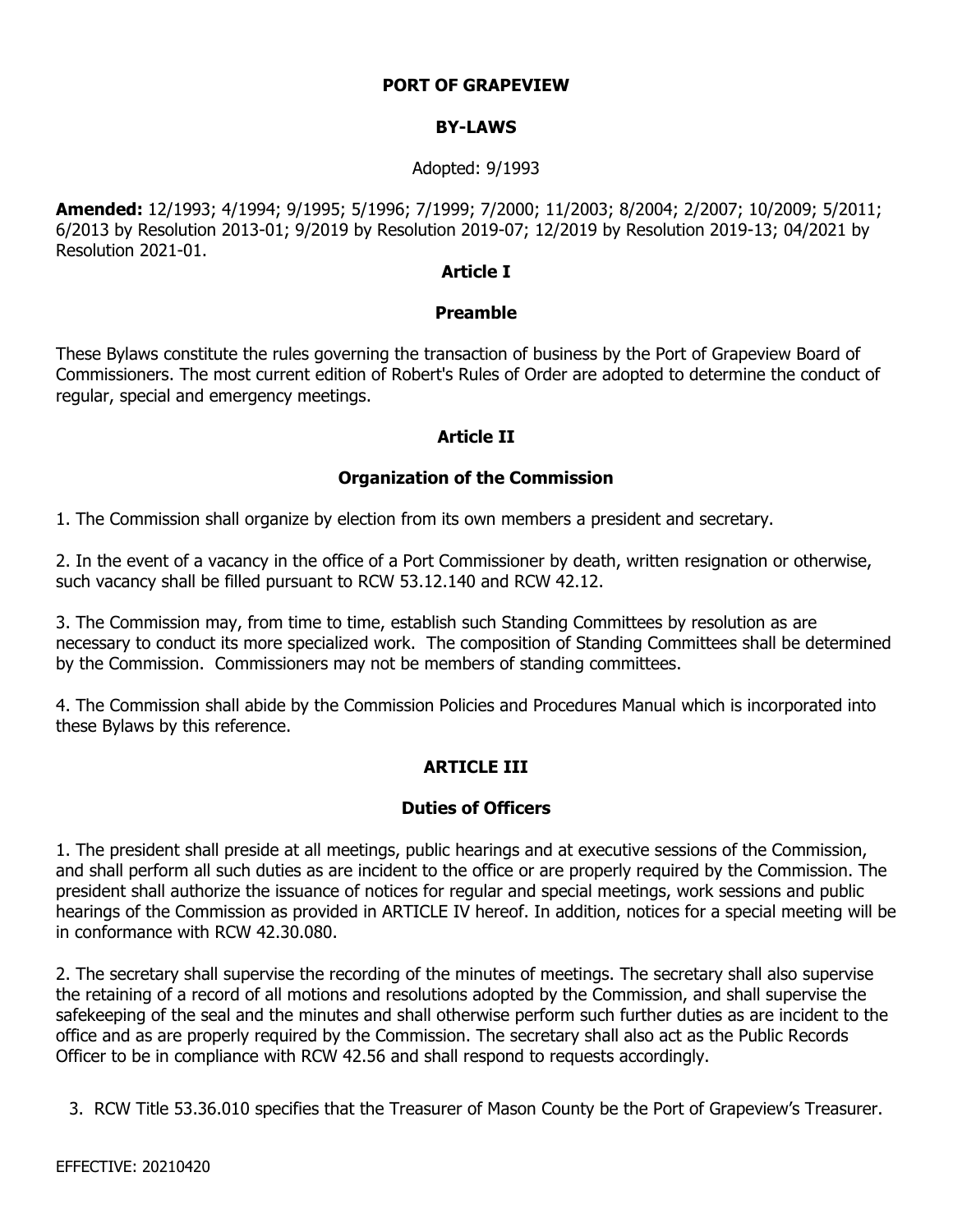All district funds shall be paid to the treasurer and shall be disbursed by him or her upon warrants signed by a port auditor appointed by the port commission, upon vouchers approved by the commission.

All district funds shall be paid to the treasurer and shall be disbursed by him or her upon warrants signed by a port auditor appointed by the port commission, upon vouchers approved by the commission.

The port auditor will prepare and deliver signed expense vouchers to the Mason County Financial Services office with a copy retained by the Port for its records and deposit Port funds with the Mason County Treasurer along with two (2) copies of the Transmittal form. Two (2) receipts will be required. To file, annually, the Port's B.A.R.S. report to the State Auditor's office as provided by law.

4. The Legal Contact for the Port is the port's attorney.

5. The Commission may delegate to the managing official of a port district such administrative powers and duties of the commission as it may deem proper for the efficient and proper management of the port district operations. Any such delegation shall be authorized by appropriate resolution of the commission, which resolution must also establish guidelines and procedures for the managing official to follow (R.C.W. 53.12.270).

6. All Commissioners or all of a Quorum of Commissioners shall sign the Minutes, Resolutions and each expense voucher.

#### **ARTICLE IV**

#### **MEETINGS**

1. Regular Meetings: No additional notice shall be required for Regular Meetings. Regular Meetings of the Commission shall be held at 7:00 p.m. on the third Tuesday of each month, as follows:

| January, February, March, May, June, July, |
|--------------------------------------------|
| September, October, November               |
| <b>GRAPEVIEW COMMUNITY CENTER</b>          |
| 4350 E Grapeview Loop Road                 |
| Grapeview, WA 98546                        |

**April, August, December MASON BENSON CENTER 5971 E Mason Lake Drive West Grapeview, WA 98546**

If, at any time, any Regular Meeting falls on a holiday, such regular meeting shall be held on the next business day, or, in the event of a lack of a meeting place, such regular meeting shall be canceled until the next regular meeting.

2. Special Meetings: Special public meetings may be called for at any time either by the President or by a majority of the Commissioners by delivering personally or by mail written notice to each Commissioner; and to the newspaper of general circulation. Such notice must be delivered personally or by mail at least twenty-four (24) hours before the time of such meeting, as specified in the notice. The call and notice shall specify the time and place of the meeting and the business to be transacted. Final disposition shall not be taken on any other matter at such meeting by the Commission.

Such written notice may be dispensed with as to any member who, at or prior to the time the meeting convenes, files with the secretary of the Commission a written waiver of notice. Such waiver may be given by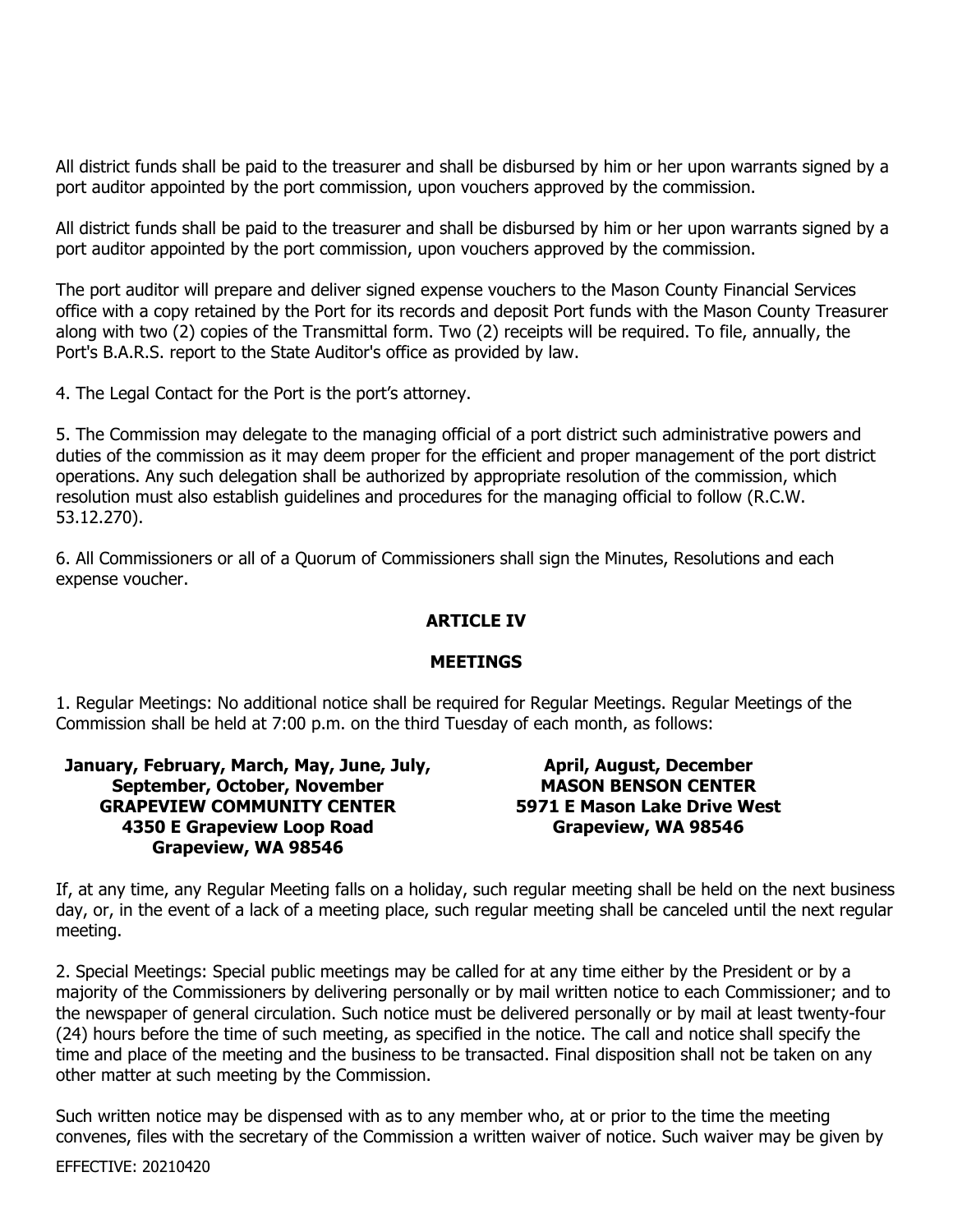email transmittal. Such written notice may also be dispensed with as to any member who is actually present at the meeting at the time it convenes.

3. Regular, Special, Emergency meetings and work sessions shall be open and public except as otherwise provided by law.

4. Executive Sessions: The Commission may meet in executive session which shall be closed to the public during a regular or special meeting or work session for all of the purposes permitted by the Open Public Meetings Act (RCW 42.30) and other laws.

5. No action (as defined in RCW 42.30.020) shall occur in the absence of a quorum. The secretary will make an entry in the minutes stating that "No meeting took place, due to the lack of a quorum." The date of which shall be as that of the scheduled meeting.

6. Absences: Any absence by a Commissioner from a meeting because of attendance to other Port business shall be so recorded in the minutes of the meeting, provided for in ARTICLE VIII, and any such absence shall be automatically excused by the Commission.

7. Attendance by electronic means. Commissioners may attend meetings via electronic means as prescribed in Port resolution 2012-06.

8. Cancellation of Meeting: Any regular or special meeting or work session may be canceled by the president. The president shall advise the Commission by phone or email of such a cancellation.

## **ARTICLE V**

### **Order of Business**

The order of business at all meetings, except for work sessions, unless otherwise agreed to by the Commission at such meeting shall be:

- 1. Call to Order
- 2. Roll call
- 3. Pledge
- 4. Executive session (if necessary)\*
- 5. Approval of agenda
- 6. Approval of minutes
- 7. Correspondence
- 8. Commissioner reports
- 9. Committee reports
- 10. Port Auditor's report
- 11. New business
- 12. Old business

\* Following an Executive Session, the public meeting will be reconvened, and the Commission may consider items discussed in Executive Session.

## **ARTICLE VI**

### **Motions**

2. Voting on all motions shall be "yea" or "nay" unless a division is called by any Commissioner, in which case the Secretary, or acting Secretary, shall call the roll in district order and record the vote of each Commissioner present.

EFFECTIVE: 20210420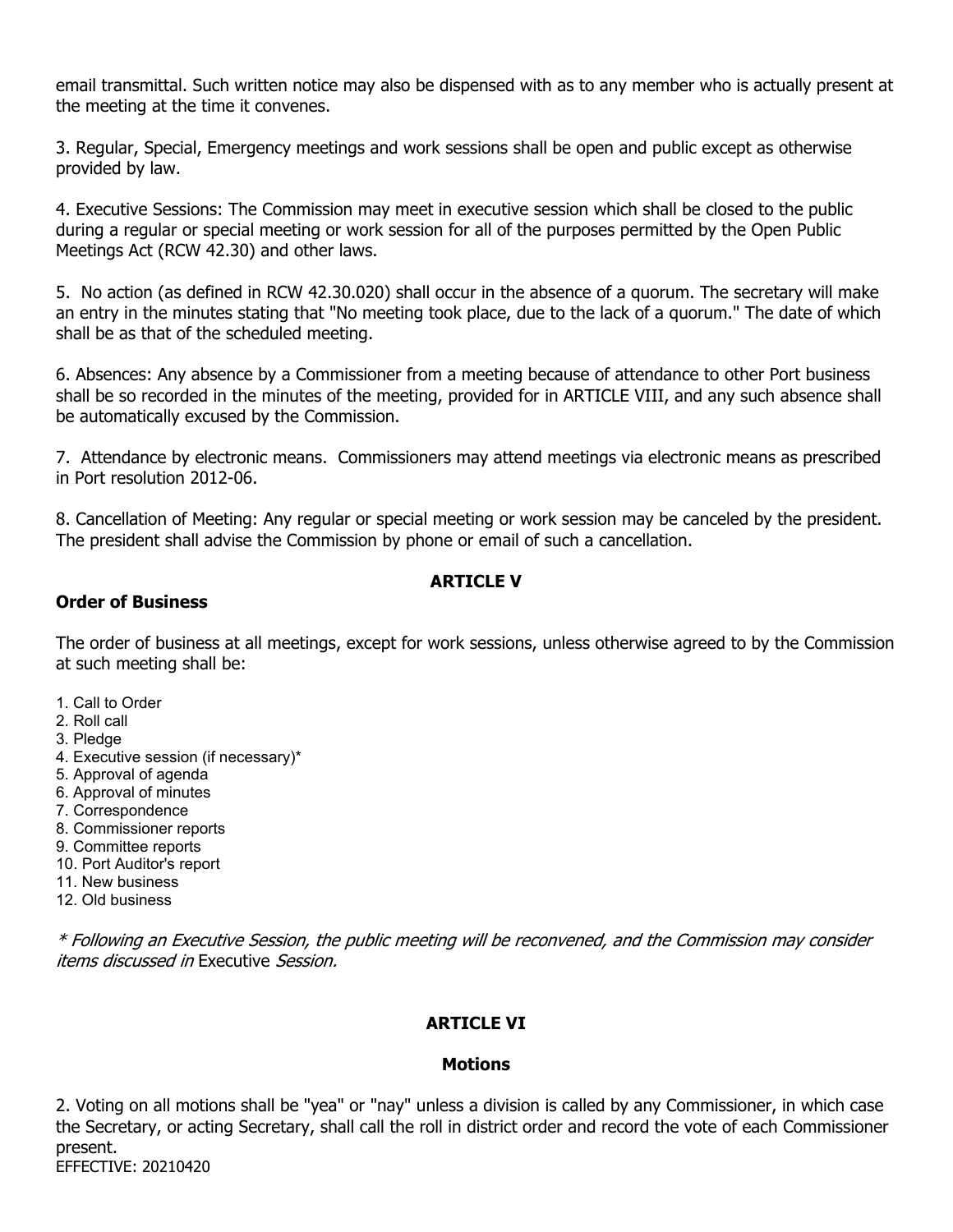3. Concurrence of two (2) Commissioners shall be necessary for the passage of any motion.

# **ARTICLE VII**

### **Resolutions**

1. All matters, as required by state law or which in the judgment of the Commission, are of a legislative character shall be embodied in the form of resolutions. Such a resolution shall not be put on for final passage at the same meeting at which it is first introduced, except by unanimous consent of all the Commissioners. Said consent shall be given in person at that meeting.

2. Voting on all resolutions shall be by "yea" and "nay" unless a division is called for by any Commissioner, in which case, the Secretary or acting Secretary shall call the role in district order and record the vote of each Commissioner present.

3. Resolutions shall be numbered consecutively and the original copy of each resolution shall be duly authenticated in open session by the signature of the Commissioners voting in its favor. Each resolution shall be filed by the secretary and shall be recorded in the minutes.

## **ARTICLE VIII**

## **Minutes and other records**

1. When the Commission has approved the minutes of a meeting in accordance with ARTICLE V, the minutes as approved shall represent the sole, final and considered determination of the Commission as to the motions and resolutions set forth therein, superseding all statement made by the Commissioners at the meeting.

2. All records of the Port will be kept in digital format. The records shall be available to the public after each meeting, by appointment or by set regular office hours.

3. The Port's records shall be kept until they are qualified to be transferred to the State Archives.

## **ARTICLE IX**

### **Annual Budget and Expenses**

1. The Port will maintain an Annual Budget, with certified copies delivered to the Mason County Auditor, Treasurer and Assessor's Offices. The Budget will be in its detailed and complete form.

2. Any Commissioner who wishes not to receive the allowed Per Diem will sign a written Waiver each year for the time period to which the waiver is in service. Said written Waiver will be filed with the County Auditor by the Port secretary and a copy kept with the Port records.

3. Commissioners are entitled to reimbursement for mileage at the federally allowed level and other expenses such as, but not limited to: telephone calls, travel and lodging, food (no alcoholic beverages) and supplies as needed to perform their duties for the Port as provided for in R.C.W.'s 53.08.175 and 176.

## **ARTICLE X**

### **Comprehensive Scheme of Harbor Improvement**